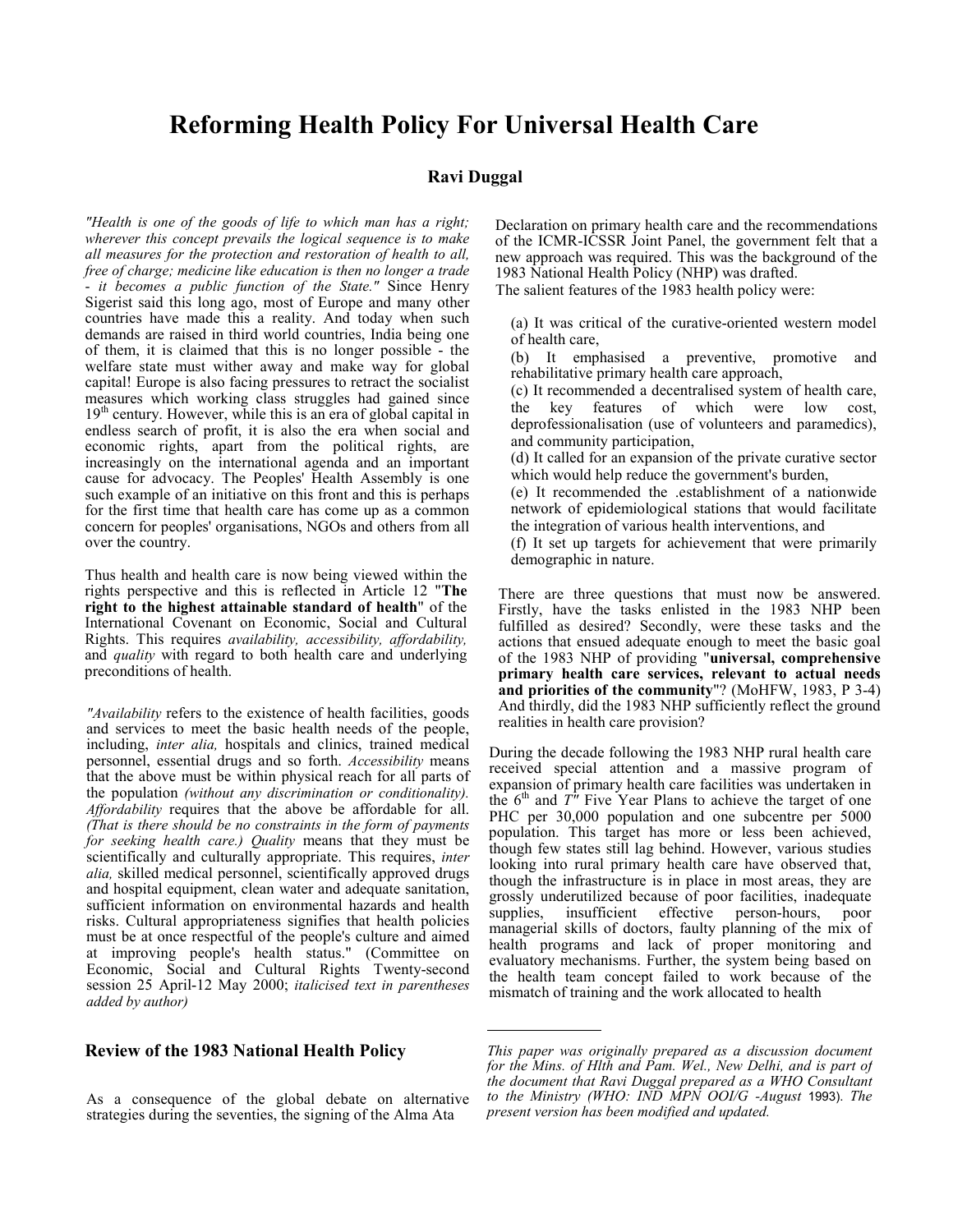workers, inadequate transport facilities, non-availability of appropriate accommodation for the health team and an unbalanced distribution of work-time for various activities. In fact, all studies have observed that family planning, and more recently immunisation, get a disproportionately large share of the health workers' effective work-time. (NSS,1987, IIM(A),1985, NCAER,1991, NIRD,1989, Ghosh,1991, ICMR,1989, Gupta&Gupta,1986, Duggal & Amin,1989, Jesani et.al,1992, NTI,1988, ICMR,1990)

Among the other tasks listed by the 1983 health policy, decentralisation and deprofessionalisation have taken place in a limited context but there has been no community participation. This is because the model of primary health care being implemented in the rural areas has not been acceptable to the people as evidenced by their health care seeking behaviour. The rural population continues to use private care and whenever they use public facilities for primary care it is the urban hospital they prefer (NSS-1987, Duggal & Amin, 1989, Kannan et.al., 1991, NCAER, 1991, NCAER, 1992, George et.al., 1992). Let alone provision of primary medical care, the rural health care system has not been able to provide for even the epidemiological base that the NHP of 1983 had recommended. Hence, the various national health programs continue in their earlier disparate forms, as was observed in the NHP (MoHFW, 1983,  $p \dot{6}$ ).

As regards the demographic and other targets set in the NHP, only crude death rate and life expectancy have been on schedule. The others, especially fertility and immunisation related targets are much below expectation (despite special initiatives and resources for these programs over the last two decades), and those related to national disease programs are also much below the expected level of achievement. In fact, we are seeing a resurgence of communicable diseases.

However, where the expansion of the private health sector is concerned, the growth has been phenomenal thanks to state subsidies in the form of medical education, soft loans to set up medical practice etc ... The private health sector's mainstay is curative care and this is growing over the years (especially during the eighties and nineties) at a rapid pace largely due to a lack of interest of the state sector in nonhospital medical care services, especially in rural areas (Jesani & Ananthram, 1993). Various studies show that the private health sector accounts for over 70% of all primary care treatment sought and over 40% of all hospital care (NSS-1987, Duggal & Amin, 1989, Kannan et.al., 1991, NCAER, 1991, George eLal., 1992). This is not a very healthy sign for a country where over three-fourths of the population lives at or below subsistence levels.

The above analysis clearly indicates that the 1983 NHP did not reflect the ground realities adequately. The tasks enunciated in the policy were not sufficient to meet the demands of the masses, especially those residing in rural areas. The present paradigm of health care development has in fact raised inequities, and in the current scenario of structural adjustment the present strategy is only making things worse. The current policy of selective health care and a selected target population has got even more focused since the 1993 World Development Report: Investing in Health.

In this report the World Bank has not only argued in favour of selective primary health care but has also introduced the concept of DALY s (Disability Adjusted Life Year's) and recommends that investments should be made in directions where the resources can maximise gains in DALY s. That is, committing increasing resources in favour of health priorities where gains in terms of efficiency override the severity of the health care problems and questions of equity and social justice. So powerful has been the World Bank's influence, that the WHO too has taken an about turn on its Alma Ata Declaration. WHO in its "Health for All in the 21't Century" agenda too is talking about selective health care, by supporting selected disease control programs and pushing under the carpet commitments to equity and social justice. India's health policy too has been moving increasingly in the direction of selective health care - from a commitment of comprehensive health care on the eve of Independence, and its reiteration in the 1983 health policy, to a narrowing down of concern only for family planning, immunisation and control of selected diseases. Hence, one has to view with seriousness the continuance of the current paradigm and make policy changes which would make primary health care as per the needs of the population a reality and accessible to all without any social, geographical and financial inequities.

#### Section I

#### Rationale For A New Health Policy

Universal coverage and equity for primary health care are accepted and oft repeated goals. The experience of all countries having near-universal health care systems is that with increased coverage of health care services, inequities in health status decline rapidly.

To assure equity and universal coverage the present health care system needs modifications. The health sector in India is a mix of public and private health care services. To compound this duality there are multiple systems - allopathy, ayurveda, homoeopathy, Unani, Siddha etc ... Studies have shown that the multiplicity of systems is confined to training alone because in actual practice an overwhelming number of practitioners of all systems practice modern medicine (NSS-1987, Duggal & Amin, 1989, Kannan et.al., 1991, NCAER, 1991, NCAER, 1992, George et al., 1992, FRCH, 1993, Nandraj & Duggal, 1996).

The general practitioners together handle over three- fourths of all outpatient cases in both rural and urban areas. These practitioners qualified in various systems of medicine, practice modern medicine - a whopping 96% of them according to the 1987 National Sample Survey on morbidity and utilisation of health services. Thus, private medical practitioners operate under conditions of complete absence of any control, monitoring and regulation by either the government or professional bodies. In fact, there are a large, unknown number of unqualified practitioners, especially in areas where qualified doctors are difficult to find. The role of the private sector in hospital care is comparatively limited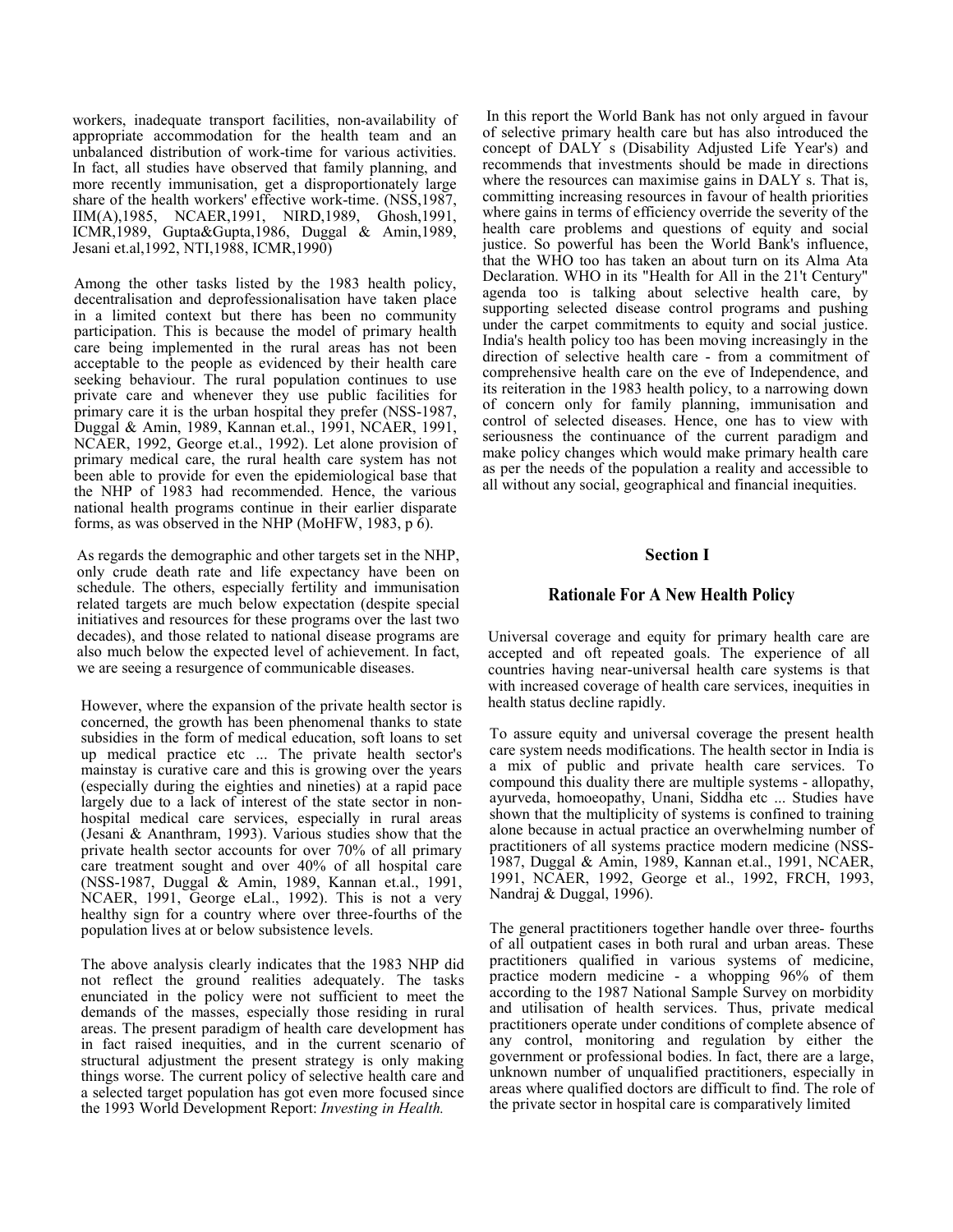but expanding at a fast rate. The private sector, though owning 68% of the hospitals accounts for only 36% of the hospital beds and 54% of all hospital cases (NSS-1997). However, with the availability of a new generation of health care technologies and the consequent entry of the corporate sector in a large way, the private hospital sector is all set for an unprecedented growth (Jesani, 1993).

In contrast, the public health sector presents a vastly different picture. In urban areas the public health sector has hospitals and dispensaries which provide both outpatient and inpatient care. These hospitals are generally overcrowded; firstly, because their number is inadequate and they are insufficiently staffed, and secondly, populations from peripheral rural areas also utilise urban hospitals for both outpatient and inpatient care because rural areas lack these services. Further, increased migration and expansion of the urban population adds to the pressure on the urban system. In the 1983 NHP it was recommended that hospitals should become only referral centres but no effort is in evidence for evolving such a system. In the rural areas the state has set up a network of primary health centres through which various national health programs are integrated. We have discussed in a preceding section the observations of various studies on the performance and utilisation of PHCs. The weakest component of PHC services is curative care and this is the main reason why PHCs are so grossly underutilized -less than 8% of all illness care (NSS-1987, NCAER, 1991, Jesani,1992) - and have so little credibility. The PHCs and sub centres, in public opinion, are basically family planning centres. The effort at setting up rural hospitals to fill this demand gap for curative care is woefully slow, and is further made more difficult with the no availability of medical personnel. Observations show that where rural hospitals are well staffed and equipped they are as crowded as the district hospitals. Thus, in comparative terms the public sector serves the urban areas better than it does the rural areas but in absolute terms even the urban population is under-served as far as public health services are concerned.

Apart from the above noted scenario of health care services in the country a further rationale for change in the health policy is provided by global experience in evolving universal health care systems. There is a general tendency to move towards more organised national health systems and an increased share of public finance for health care (Roemer, 1985, oECD, 1990). Almost all developed capitalist (exception USA) and socialist countries have universal health care systems where the share of the fiscal burden by the public sector is between 60% and 100% (ibid.). This trend is the consequence of the pursuit for equity and universal coverage. Countries that have not set up universal systems for health care continue to experience high inequities. In spite of being economically most developed, the USA is an outstanding example where still over 30 million persons don't have access to a reasonable level of health care (President Clinton in his campaigns had promised to wipe out this lack of health care through Federal intervention). The fate of most Asian and African countries is miserable - low public sector investment, large private sector, and wide-ranging inequities in access to basic health care. In the case of most Latin

American countries a significantly large proportion of population is covered for primary health care, though coverage is still not universal. A large country like India cannot wait for economic development as a precondition for health care development. Intervention in social sectors like health, education and housing can be independent of economic development as demonstrated by most socialist countries. These in turn create social conditions for a more rapid economic development.

#### Framework for a New Health Policy

Before we set out to outline the framework for a new health policy and identify the main issues to be tackled, it is important to define the frame of reference of the health sector. As pointed out earlier, for all practical purposes the health sector may be divided into the private sector and public sector, each with its specific features. To reemphasise, we had identified two set of dichotomies in the health sector, the curative (private sector) - preventive (public sector) dichotomy, and the rural (preventive) - urban (curative) dichotomy. It is extremely important to remove these dichotomies for universal coverage and equity considerations. Therefore the first step is to recognise the health sector as a single sector of a public - private mix with a social goal, and the second step is to consider health care as comprehensive without any social and geographical discrimination. Hence there is a need for organising the existing health care system under a universal umbrella for the delivery of primary care as per the rational needs of the people. Further it is important in this context to define the minimum which should be included under primary care.

Primary care services should include at least the following:

(a) General practitioner/family physician services for personal health care.

(b) First level referral hospital care and basic speciality (general medicine, general surgery, obstetrics and gynaecology, paediatrics and orthopaedic) services, including dental and ophthalmic services.

(c) Immunisation services against vaccine preventable diseases.

(d) Maternity services for safe pregnancy (or safe abortion), delivery and postnatal care.

(e) Pharmaceutical services - supply of only rational and essential drugs as per accepted standards.

(f) Epidemiological services including laboratory services, surveillance and control of major diseases with the aid of continuous surveys, information management and public health measures.

(g) Ambulance services.

(h) Contraceptive services.

(i) Health education.

The above listed components of primary care are the minimum that must be assured, if a universal health care system has to be effective and acceptable. The key to equity is the existence of a minimum decent level of provision, a floor that has to be firmly established. However, if this floor has to be stable certain ceilings will have to be maintained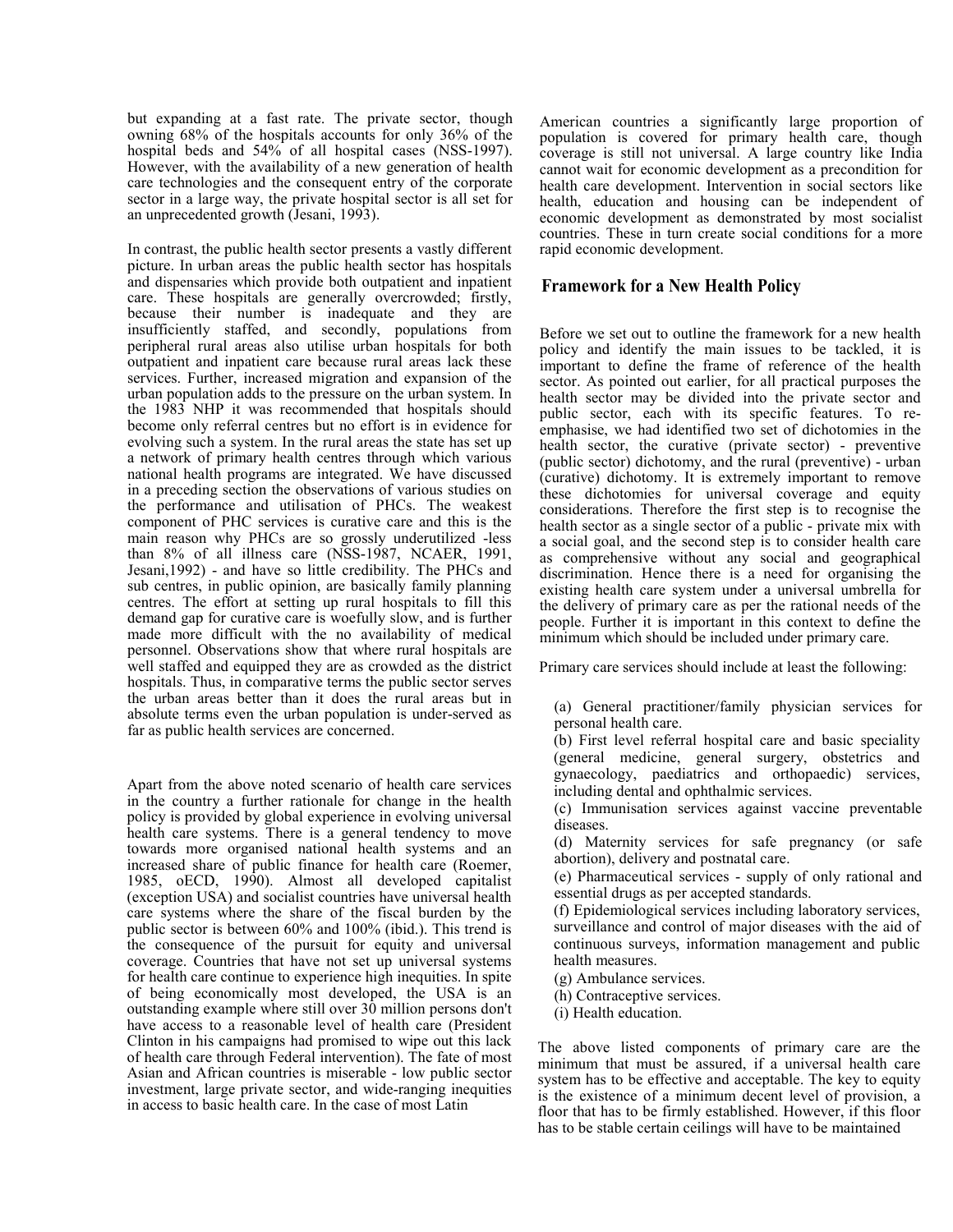toughly, especially on urban health care budgets and hospital use (Abel-Smith, 1977). Those wanting services beyond the established floor levels will have to seek it outside the system and/or at their own cost.

There has been some amount of debate on standards of personnel requirements [doctor: population ratio, doctor: nurse ratio] and of facility levels [bed: population ratio, PHC: population ratio] but no global standards have as yet been formulated though some ratios are popularly used, like one bed per 500 population, one doctor per 1000 persons, 3 nurses per doctor, health expenditure of approx 5% of GNP etc. Another way of viewing standards is to look at the levels of countries that already have universal systems in place. In such countries one finds that on an average per 1000 population there are 2 doctors, 5 nurses and as many as 10 hospital beds (OECD,1990, WHO,1961) The moot point here is that these ratios have remained more or less constant over the last 30 years indicating that some sort of an optimum level has been reached. In India with regard to hospital care the Bureau of Indian Standards (BIS) has worked out minimum requirements for personnel, equipment, space, amenities etc. For doctors they have recommended a ratio of one per 3.3 beds and for nurses one per 2.7 beds for three shifts. (BIS 1989, and 1992). Again way back in 1946 the Bhore Committee had recommended reasonable levels (which at that time were about half that of the levels in developed countries) to be achieved for a national health service which are as follows:

- one doctor per 1600 persons
- one nurse per 600 persons
- one health visitor per 5000 persons
- one midwife per 100 births
- one pharmacist per 3 doctors
- one dentist per 4000 persons
- one hospital bed per 175 persons

- one PHC per 10 to 20 thousand populations depending on population density and geographical area covered

- 15% of total government expenditure to be committed to health care, which at that time was less than 2% of GNP

The above requirements were worked out, after a thorough study of the health situation in the country, by the Committee members. This exercise is lost to history because of inadequate efforts on part of the planners and policy makers to implement fully the recommendations of the Bhore Committee. The first response from the government and policy makers is that they are excessive for a poor country and we do not have the resources to create such a level of health care provision. Such a reaction is invariably not a studied one and needs to be corrected. We have obtained the following profile after reviewing available information:

(i) Daily morbidity =  $1\%$  to  $2\%$  of population, that is about 10 - 20 million patients to be handled everyday (4 - 7 billion per year)

(ii) Hospitalisation Rate  $= 20$  per 1000 population per year with 12 days average stay per case, that is a requirement of228 million bed-days (that is 20 million hospitalisations as per NSS - 1987 survey, an underestimate because smaller studies give estimates of 50/1000/year or 50 million hospitalisations)

(iii) Prevalence of Tuberculosis = 11.4 per 1000 population or a caseload of over 11 million patients

(iv) Prevalence of Leprosy  $= 4.5$  per 1000 population or a caseload of over 4 million patients

(v) Incidence of Malaria = 2.6 per 1000 population yearly or 2.6 million new cases each year

(vi) Diarrhoeal diseases = (under  $5$ ) =  $7.5\%$  (2-week incidence) or 1.8 episodes/child/year or about 250nlillion cases annually

(vii) Acute Respiratory Infections (under 5) = 18.4% (2 week incidence) or 3.5 episodes per child per year or nearly 500 million cases per year

(viii) Cancers = 1.5 per 1000 population per year (incidence) or 1.5 million new cases every year

 $(ix)$  Blindness = 1.4% of population or 14 million blind persons

 $(x)$  Pregnancies = 21.4% of childbearing age-group women at any point of time or over 40 million pregnant women

(xi) Deliveries/Births = 25 per 1000 population per year or about 68,500 births every day

(Estimated from CBHI, WHO, 1988, ICMR, 1990<a>, NlCD, 1988, Gupta et.al.,1992, NSS,1987)

The above is a very select profile which reflects what is expected out of a health care delivery system. Let us take handling of daily morbidity alone, that is, outpatient care. There are between 10- 20 million cases to be tackled every day. Assuming that all will seek care (this usually happens when health care is universally available) and that each GP can handle about 60 patients in a days work, we would need about 350,000 GPs equitably distributed across the country. The actual requirement will depend on spatial factors (density and distance). This means one GP per about 500 families, this ratio being three times less favourable than what prevails presently in the developed capitalist and the socialist countries: Today we already have over 1,300,000 doctors of all systems (550,000 allopathic) and we can integrate all the systems through a continuing medical education (CME) program and redistribute doctors as per standard requirements.

#### Section II

#### Making Structural Changes - A New Approach

The conversion of the existing system into an organised system to meet the requirements of universality and equity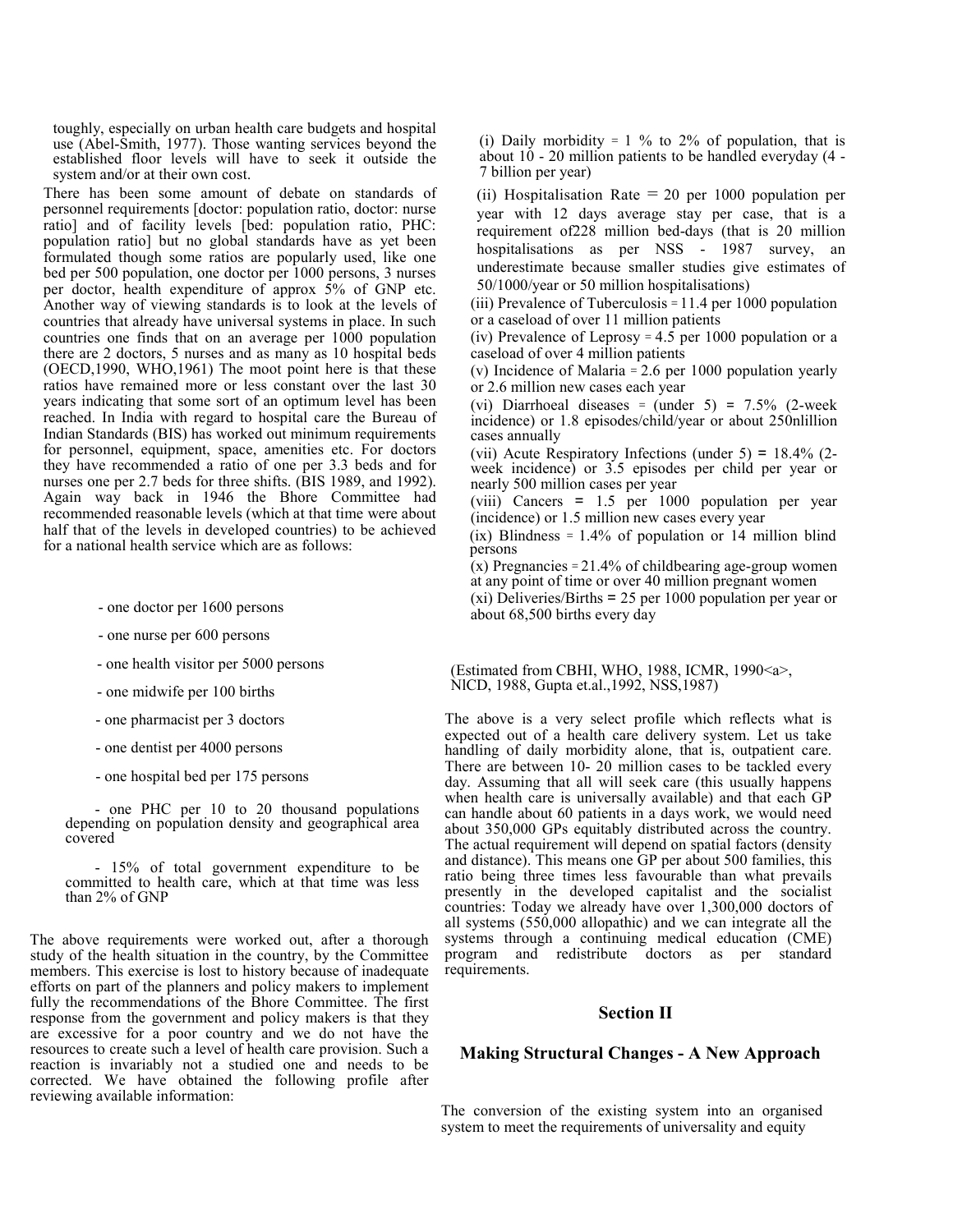will require certain hard decisions by policy-makers and planners. Before we discuss the issues involved for a new health policy we first need to spell out the structural requirements or the outline of the model which will need the support of a policy. More than the model suggested hereunder it is the expose of the idea that is important and needs to be debated for evolving a definitive model. The most important lesson to learn from the existing model is how not to provide curative services. Curative care is provided mostly by the private sector, uncontrolled and unregulated. The system operates more on the principles of irrationality than medical science. The pharmaceutical industry is in a large measure responsible for this irrationality in medical care. Twenty thousand drug companies and over 60,000 formulations characterise the over Rs. 160 billion drug industry in India. (In addition to this there is a fairly large and expanding ayurvedic and homoeopathy drug industry estimated to be atleast one-third of mainstream pharmaceuticals) The WHO recommends 306 drugs as essential for provision of any decent level of health care. If good health care at a reasonable cost has to be provided then a mechanism of assuring rationality must be built into the system. Family medical practice that is adequately regulated is the best and the most economic means for providing good primary health care.

## Family Practice

Each family medical practitioner (FMP) will on an average enroll 400 to 500 families; in highly dense areas this number may go upto 800 to 1000 families and in very sparse areas it may be as less as 100 to 200 families. For each family/ person enrolled the FMP will get a fixed amount from the local health authority, irrespective of whether care was sought or no (of course, those in remote and sparsely populated areas will get a higher per family compensation because their client strength would be lower). He/she will examine patients, make diagnosis, give advice, prescribe drugs, provide contraceptive services, make referrals, make home-visits when necessary and give specific services within his/her framework of skills. Apart from the capitation amount, he/she will be paid separately for specific services (like minor surgeries, deliveries, home-visits, pathology tests etc.) he /she renders, and also for administrative costs and overheads. The FMP can have the choice of either being a salaried employee of the health services (in which case he/ she gets a salary and other benefits) or an independent practitioner receiving a capitation fee and other service charges.

#### Epidemiological Services

The FMP will receive support and work in close collaboration with the epidemiological station (ES) of his/her area. The present PHC setup will be converted into an epidemiological station. This ES will have one doctor who has some training in public health (one FMP, preferably salaried, of the ES area can occupy this post) and he/she will be assisted by a health team comprising of a public health nurse and health workers and supervisors. Each ES would

cover a population between 10,000 to 50,000 in rural areas depending on density and distance factors and even upto 100,000 population in urban areas. On an average for every 2000 population there will be a health worker and for every four health workers there will be a supervisor.' Epidemiological surveillance, monitoring, taking public health measures, laboratory services, and information management will be the main tasks of the ES. The health workers will form the survey team and also carry out tasks related to all the preventive and promotive programs (disease programs, MCH, immunisation etc…) They will work in close collaboration with the FMP and each health worker's family list will coincide with the concerned FMPs list. The health team, including FMPs, will also be responsible for maintaining a minimum information system, which will be necessary for planning, research, monitoring, and auditing. They will also facilitate health education. Of course, there will be other supportive staff to facilitate the work of the health team.

## First Level Referral

The FMP and ES will be backed by referral support from a basic hospital at the 50,000 population level. This hospital will provide basic specialist consultation' and inpatient care purely on referral from the FMP or ES, except of course in case of emergencies. General medicine, general surgery, paediatrics, obstetrics and gynaecology, orthopaedics, ophthalmology, dental services, radiological and other basic diagnostic services and ambulance services should be available at this basic hospital. This hospital will have 50 beds, the above mentioned specialists, 6 general duty doctors and 18 nurses (for 3 shifts) and other requisite technical (pharmacists, radiographers, laboratory technicians etc .. ) and support (administrative, statistical etc .. ) staff, equipment, supplies etc. as per recommended standards. There should be two ambulances available at each such hospital. The hospital too will maintain a minimum information system and a standard set of records.

#### Pharmaceutical Services

Under the recommended health care system only the essential drugs required for basic care as mentioned in standard textbooks and/or the WHO essential drug list should be made available through pharmacies contracted by the local health authority. Where pharmacy stores are not available within a 2 km. radial distance from the health facility the FMP should have the assistance of a pharmacist with stocks of all required medicines. Drugs should be dispensed strictly against prescriptions only.

#### Organising the Health Care System

For every 3 to 5 units of 50,000 populations, that is 150,000 to 250,000 populations, a health district will be constituted (Taluka or Block level). This will be under a local health authority that will comprise of a committee including political leaders, health bureaucracy, and representatives of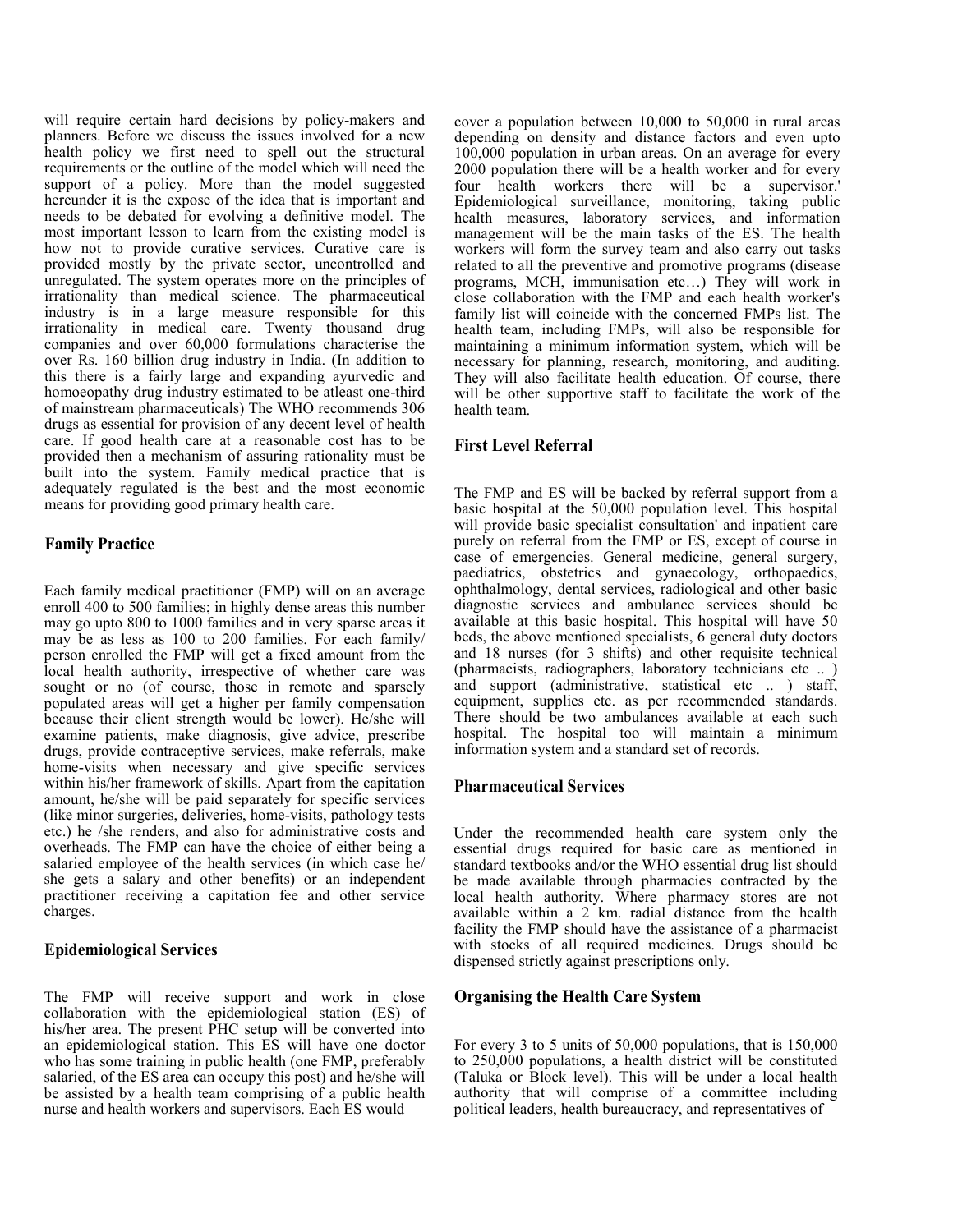consumer/social action groups, ordinary citizens and providers. The health authority will have its secretariat whose job will be to administer the health care system of its area under the supervision of the committee. It will monitor the general working of the system, disburse funds, generate local fund commitments, attend to grievances, provide licensing and registration services to doctors and other health workers, implement CME programs in collaboration with professional associations, assure that minimum standards of medical practice and hospital services are maintained, facilitate regulation and social audit etc... The health authority will be an autonomous body under the control of an autonomous State Health Authority. The FMP appointments and their family lists will be the responsibility of the local health authority. The FMPs may either be employed on a salary or be contracted on a capitation fee basis to provide specified services to the persons on their list. Similarly, the first level hospitals, either state owned or contracted private hospitals, will function under the supervision of the local health authority with global-budgets. The overall coordination, monitoring and canalisation of funds will be vested in a National Health Authority. The NHA will function in effect as a monopoly buyer of health services and a national regulation coordination agency. It will negotiate fee schedules with doctors' associations, determine standards and norms for medical practice and hospital care, and maintain and supervise an audit and monitoring system.

#### Licensing, Registration and CME

The local health authority will have the power to issue licenses to open a medical practice or a hospital. Any doctor wanting to set up a medical practice or anybody wishing to set up a hospital, whether within the universal health care system or outside it will have to seek the permission of the health authority. The licenses will be issued as per norms that will be laid down for geographical distribution of doctors. The local health authority will also register the doctors on behalf of the medical council. Renewal of registration will be linked with continuing medical education (CME) programs which doctors will have to undertake periodically in order to update their medical knowledge and skills. It will be the responsibility of the local health authority to assure that nobody without a license and a valid registration practices medicine and that minimum standards laid down are strictly maintained.

#### Financing the Health Care System

We again reemphasise that if a universal health care system has to assure equity in access and quality then there should be no direct payment by the patient to the provider for services availed. This means that the provider must be paid for by an indirect method so that he/she cannot take undue advantage of the vulnerability of the patient. An indirect monopoly payment mechanism has numerous advantages, the main being keeping costs down and facilitating regulation, control and audit of services.

Tax revenues will continue to remain a major source of

finance for the universal health care system. In fact, efforts will be needed to push for a larger share of funds for health care from the state exchequer. However, in addition alternative sources will have to be tapped to generate more resources. Employers and employees of the organised sector will be another major source (ESIS, CGHS and other such health schemes should be merged with general health services). The agricultural sector is the largest sector in terms of employment and population and at least one-fourth to one-third of this population has the means to contribute to a health scheme. Some mechanism, either linked to land revenue or land ownership, will have to be evolved to facilitate receiving their contributions. Similarly selfemployed persons like professionals, traders, shopkeepers, etc. who can afford to contribute can payout in a similar manner to the payment of profession tax in some states. Further, resources could be generated through other innovative methods - health cess collected by local governments as part of the municipal/house taxes, taxes on ownership of various assets like property, vehicles etc., proportion of sales turnover and/or excise duties of health degrading products like alcohol, cigarettes, paan-masalas, guthkas etc... should be earmarked for the health sector, voluntary collection through collection boxes at hospitals or health centres or through community collections by Panchayats, municipalities etc ... All these methods are used in different countries to enhance health sector finances. Many more methods appropriate to the local situation can be evolved for raising resources. The effort should be directed at assuring that at least 50% of the families are covered under some statutory contribution scheme.

#### Section III

#### Projection of Resource Requirements

The projections we are making is for the fiscal year 2000 - 2001. The population base is one billion. There are over 1.3 million doctors (of which allopathic are 550,000, including over 200,000 specialists), 600,000 nurses, 950,000 hospital beds, 400,000 health workers and 25,000 PHCs with government and municipal health care spending at about Rs.250 billion (excluding water supply).

#### An Estimate of Providers and Facilities

What will be the requirements as per the suggested framework for a universal health care system?

- Family medical practitioners = 400,000
- Epidemiological stations = 35,000
- Health workers = 500,000
- Health supervisors = 125,000
- Public health nurses = 35,000
- Basic hospitals = 20,000
- Basic hospital beds = 1 million
- Basic hospital staff:
	- General duty doctor = 120,000
	- Specialists = 120,000
	- Dentists = 20,000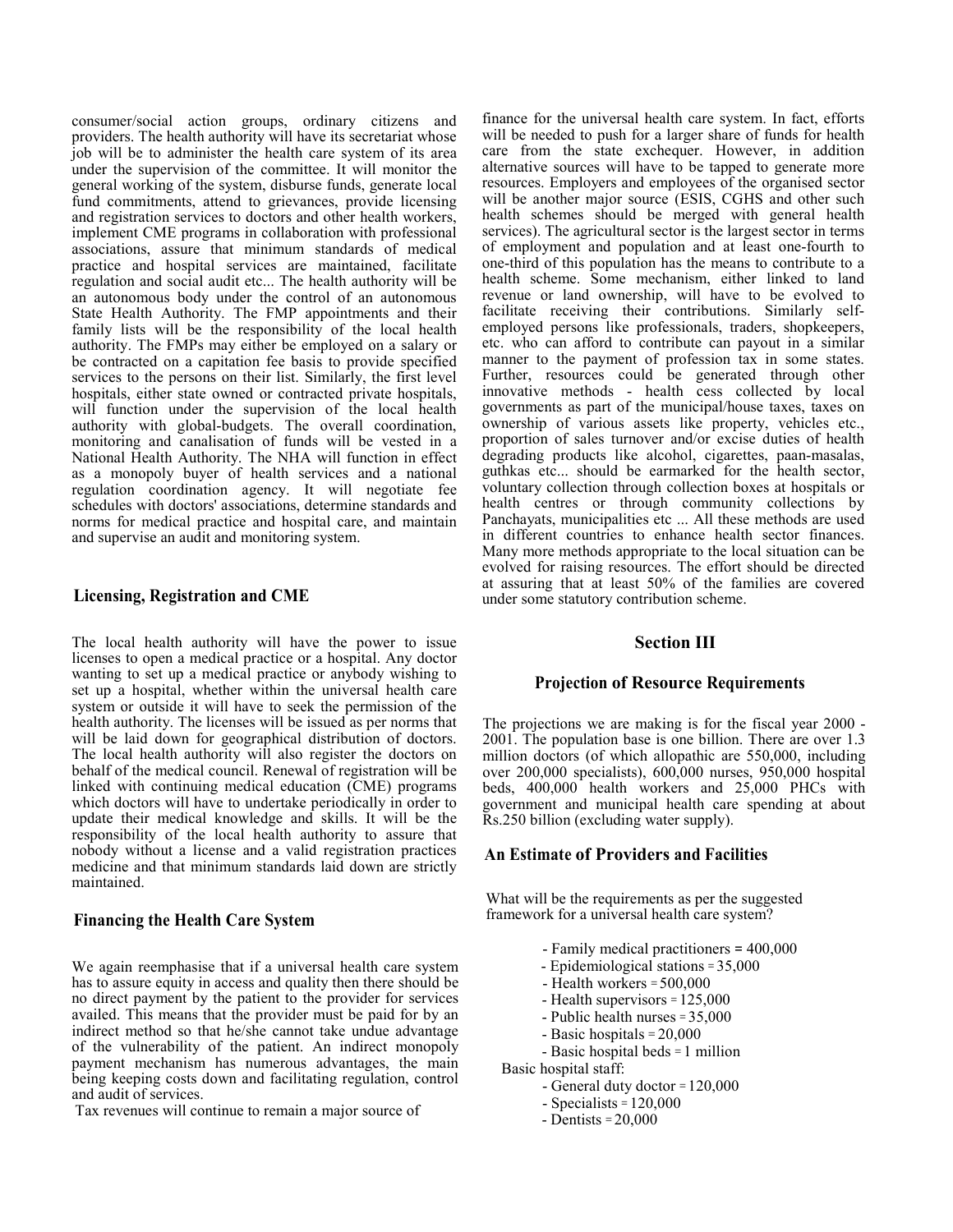#### $-$  Nurses = 360,000

Other technical and non-technical support staff as per requirements (Please note that the basic hospital would address to about 75% of the inpatient and specialist care needs, the remaining will be catered to at the secondary/district level and teaching/tertiary hospitals)

Except for the hospitals and hospital beds the other **Distribution of Costs** requirements are not very difficult to achieve. Training of nurses, dentists, and public health nurses would need additional investments. We have more than an adequate number of doctors, even after assuming that 80% of the registered doctors are active (as per census estimates). Crash CME programs to facilitate integration of systems to produce a single cadre of doctors. The PRC health workers will have to be reoriented to fit into the epidemiological framework. And construction of hospitals in under-served areas either by the government or by the private sector (but only under the universal system) will have to be undertaken on a rapid scale to meet the requirements of such an organised system.

#### An Estimate of the Cost

The costing worked out hereunder is based on known costs of public sector and NGO facilities. The FMP costs are projected on the basis of employed professional incomes. The actual figures are on the higher side to make the acceptance of the universal system attractive. Please note that the costs and payments are averages, the actuals will vary a lot depending on numerous factors.

|               | Table 1. Projected Universal Health Care Costs (2000-2001) |  |
|---------------|------------------------------------------------------------|--|
| Type of Costs | Rs. in                                                     |  |

millions

| Capitation/salaries to FMPs $(a)$ Rs.300 per   |         |
|------------------------------------------------|---------|
| family p.a. x 200 mi fam.) 50% of FMP          | 60,000  |
| services Overheads 30% of FMP services         | 36,000  |
| Fees for specific services 20% of FMP services | 24,000  |
| <b>Total FMP Services</b>                      | 120,000 |
| <b>Pharmaceutical Services</b>                 |         |
| (20% of FMP services)                          | 24,000  |
| <b>Total FMP Costs</b>                         | 144.000 |

| Epidemiological Stations $(a)$                       |         |
|------------------------------------------------------|---------|
| Rs.3 mi per ES x 35,000)                             | 105,000 |
| Basic Hospitals ( $@$ Rs.6 mi per hospital x         |         |
| 20,000, including drugs, <i>i.e.Rs.120</i> , 000 per | 120.000 |
| bed) Total Primary Care Cost                         | 369,000 |
| Per capita = Rs, 369; 1.84 % of GDP                  |         |
| Secondary and Teaching Hospitals,                    |         |
| IncI. med. edu. and trng of doctors/nurses/          |         |
| paramed. (@ Rs.2.5lakh per bed x 3 lakh beds)        | 75.000  |
| Total health services costs                          | 444,000 |
| Medical Research (2 %)                               | 8,880   |
| Audit/Info. Mgt/Social Res. (2%)                     | 8,880   |
| Administrative costs $(2 \%)$                        | 8.880   |
|                                                      |         |

| <b>TOTAL RECURRING COST</b>          | 470.640 |
|--------------------------------------|---------|
| Add capital Costs (10% of recurring) | 47,064  |
| ALL HEALTH CARE COSTS                | 517.704 |

Per Capita = Rs. 517.70; 2.59% of GDP

(Estimates done on population base of 1 billion and GDP of Rs. 20,000 billion)

The above costs from the point of view of the public exchequer might seem excessive to commit to the health sector. But this is only 2.6% of GDP or Rs.518 per capita annually, including capital costs. The public exchequer's share, that is from tax revenues, would be about Rs.350 billion or two-thirds of the cost. This is well within the current resources of the governments and local governments put together. The remaining would come from the other sources discussed earlier, mostly from employers and employees in the organised sector, and other innovative mechanisms of financing. As things progress the share of the state should stabilise at 50% and the balance half coming from other sources. Given below is a rough projection of the share of burden by different sources:

| Table 2: Projected Sharing of Health Care Costs<br>$(2000 \cdot 2001$ Rs, in millions) |                    |        |          |         |  |
|----------------------------------------------------------------------------------------|--------------------|--------|----------|---------|--|
|                                                                                        | Type of Source     |        |          |         |  |
|                                                                                        | Central            | State/ | Orgns'd. | Other   |  |
|                                                                                        | Govt.              | Muncp. | Sector   | Sources |  |
| Enidem. Ser vices                                                                      | 70,000             | 25,000 | 7.000    | 3,000   |  |
| <b>FMP</b> Services                                                                    | 5,000              | 65,000 | 45,000   | 5,000   |  |
| Drugs (FMP)                                                                            |                    | 11,000 | 11.000   | 2,000   |  |
| <b>Bask Hospitals</b>                                                                  |                    | 65,000 | 45,000   | 10,000  |  |
| Secondary/Teach                                                                        | 20,000             | 30,000 | 20,000   | 5,000   |  |
| Hospitals                                                                              |                    |        |          |         |  |
| Medical                                                                                | 7,000              | 1,000  | 880      |         |  |
| Research                                                                               |                    |        |          |         |  |
| Info.<br>Audit/                                                                        | 4,000              | 4,000  | 880      |         |  |
| Social<br>$Mgt$ ./                                                                     |                    |        |          |         |  |
| Research                                                                               |                    |        |          |         |  |
| Admin. Costs                                                                           | 2,000              | 6,000  | 880      |         |  |
| Capital Costs                                                                          | 20,000             | 20,000 | 5.000    | 2,064   |  |
| ALL COSTS                                                                              | 128 000            | 227000 | 135.640  | 27 064  |  |
|                                                                                        | Rs.517.704 million |        |          |         |  |
| 24.7<br>5.3<br>Percentages<br>$43.8$  <br>26.2                                         |                    |        |          |         |  |

#### Section IV

#### Making the System Work - Policy Issues

To make the above recommended system work a. number of policy initiatives and decisions need to be taken. We will not discuss the question of feasibility here because it is a political matter. We will only say this that provision of basic health care will have to be made statutory if the goal is health for all with equity. Thus, the first task on the part of the government would be the proclamation of an organised health care service under which every citizen would be enrolled irrespective of his/her social, geographical or financial status. The structure, the terms and conditions,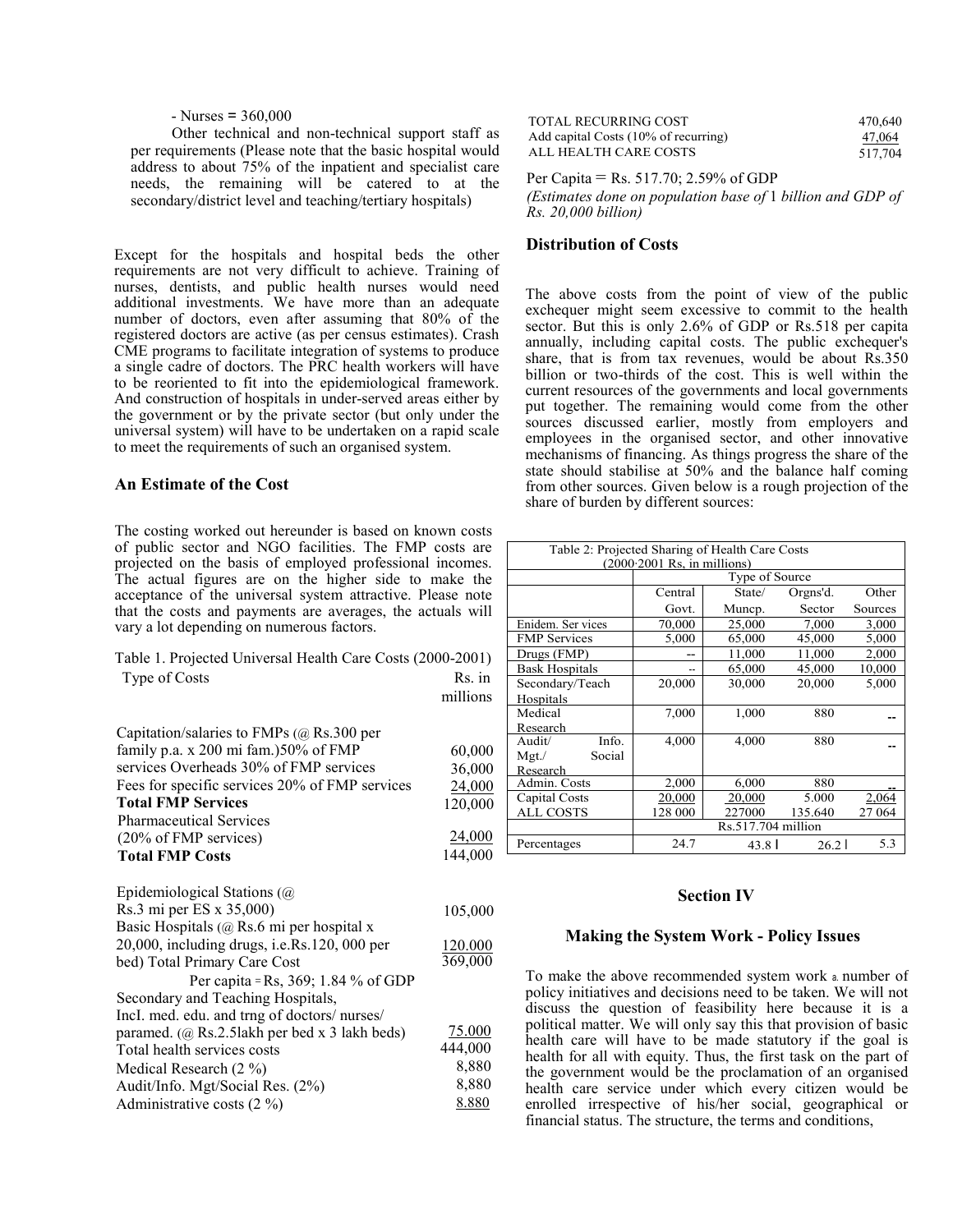administrative measures etc., will have to be spelt out by an Act of Parliament. The Act must take cognisance of existing ground realities and assure that the implementation process addresses these ground realities. For instance, the elimination of rural-urban disparities in health care provision must be the primary task to begin with if such a policy has to be successful.

Another priority policy initiative needed for implementing a universal health care system would be related to tackling the medical profession. A small, established section of the medical profession would oppose any organised system of health care because it would threaten their position in the health care market. In sharp contrast, the younger professionals (the majority) would welcome such a step because it would not only give them an assured market/ clientele but it also would provide for relative equality within the profession. This is precisely what happened when Britain introduced the NHS system or Canada implemented its health sector reforms. Thus one of the prime foci of such a policy should be regulating provider behaviour. This would include issues of licensing, registration, CME, compulsory public service, especially in rural areas, strict controls over out migration of doctors, integration of various systems of medicine, standards of medical practice and hospital care etc...

Hitherto the health sector has operated without any restrictions and regulations. This has to be changed to assure better distribution of health human power. Thus licensing in setting up medical practice will have to be resorted to. Strong restrictions and disincentives in over served areas and incentives in underserved areas will be necessary to ensure equitable access to all. This would mean setting up of norms for access and availability, for instance, minimum and maximum number of doctors in a given radial distance or population in dense and sparse areas. Under the FMP system discussed above the remuneration or capitation amounts should be significantly higher in underserved or remote areas, both because of fewer families as well as to encourage the setting up of medical practice in these areas. Further to enhance the number of doctors under the public health sector compulsory public health service must be legislated. No medical graduate must be given a registration until he/she has served a minimum of 5 years in public health services, of which at least 3 years should be in rural areas. Similarly, until the 3 years of rural service is completed postgraduate course registration too should not be allowed. This is the minimum return that must accrue to society for its contribution to the social production of doctors. Also doctors working in the health bureaucracy (directorates, district administration etc...) must by rotation do clinical work so that their skills are not wasted. Further, doctors trained in the country should not be allowed to migrate abroad. In specialties where training is not available within the country only government service doctors should be allowed to go abroad for obtaining those skills and must return and develop that speciality with public sector support.

A major policy issue would be with regard to medical education. In practice the multiple-system doesn't work because people overwhelmingly demand modem medicine, and non-allopathic doctors too practice modern medicine.

Hence there is a need to bring drastic changes in medical education. Whether MCI or the other Councils like it or not, the only solution is to have a single cadre of basic doctors. Those who want to study alternative systems can do it as a basic specialisation. This restructuring is a must to prevent the gross medical cross-practice and malpractice, which at times is dangerous. Thus there is an urgent need to restructure medical education to produce a cadre of basic doctors who would provide compulsory service in the public health sector for a specified period. The integration of existing doctors of different systems of medicine can be done through a crash CME program so that their knowledge and skills are rationalised and updated. Further, doctors should not get permanent registration but periodic with renewal being linked to completion of relevant CME programs as is done in many countries.

Another area of policy action would be setting up standard norms for medical practice and hospital care. The Bureau of Indian Standards has begun this process but more concerted efforts are needed to finalise norms and assure their implementation. This is very important for the universal health care system because the entire monitoring and auditing of the system will depend on having such norms. Social audit and information management can only be facilitated if standards of practice and care are well established.

Issues related to pharmaceutical production and pricing should be a major concern of a national health policy. Unfortunately as of now the health ministry's role is limited to monitoring drug quality standards. The health ministry is presently in no position to assure the production of essential drugs or even drugs required for the various national programs. The health ministry must make efforts at vesting control of the pharmaceutical industry in order to assure the production of rational and essential drugs. For a universal health care system to function unimpaired essential drugs must be available in the required quantities whenever and wherever needed. This will be possible only if the health ministry has complete control of the pharmaceutical industry under its wings.

Finally, the most important area for policy initiative would be the efforts needed to generate resources through various alternative modes of financing. The thumb-rule for a policy on health financing should be that no direct payments are made by patients to providers because a direct payment system increases both costs and inequalities, as well as leaves ample room for irrational medical practice. The health ministry has to pressurise the government to commit a much larger quantum of funds to the health sector. This need not be only through the 'existing mechanism of financing (tax revenues) but also through other public and private sources as discussed in a preceding section. The universal health care system will mean the existence of monopoly buyer/s of health care services. This will necessitate the creation of a National Health Authority that will receive contributions from all specified sources and will disburse funds to all agencies under the organised health care system.